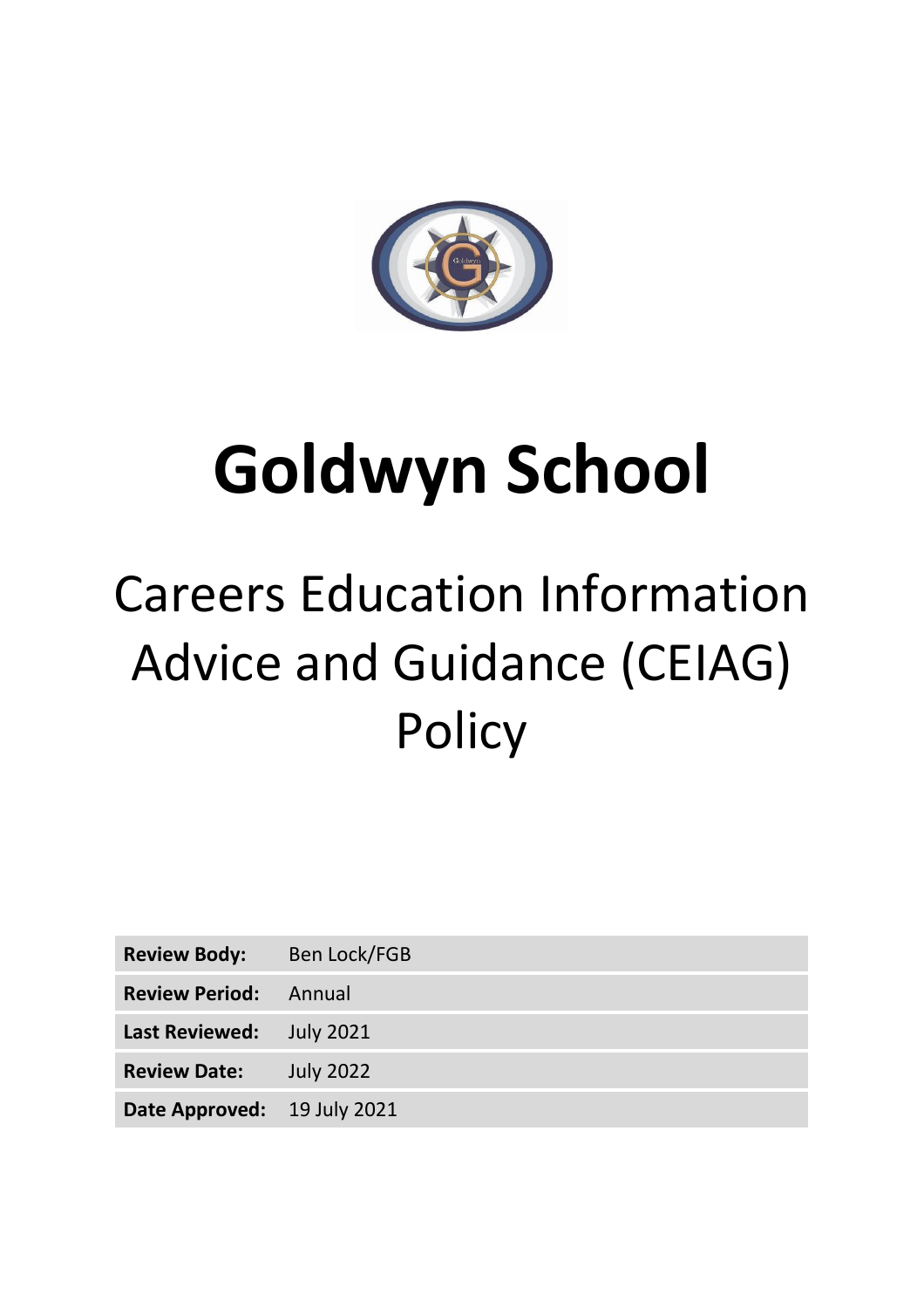## **Introduction**

Goldwyn School puts the needs of each student at the centre of all learning and social experiences, and has a commitment to a high standard approach to CEIAG. Our aim is to raise aspirations, promote equality of opportunity, to ensure every student gains the confidence, self-belief, as well as the skills, knowledge and experience required to manage their own career progress. The purpose of the Goldwyn CEIAG policy is to explain the way in which Goldwyn School prepares students for transition into the next stage of education, apprenticeship or the world of work.

Kate Wilson is our Link Governor for careers; the governing body will review and monitor the CEIAG through Governors meetings.

## **Context**

From September 2013 the Education Act of 2001 placed schools under a duty to ensure that all registered pupils in Years 8-13 have access to independent, accurate and impartial information, advice and guidance. In 2017 the DfE updated its guidance in line with Gatsby Benchmarks.

The statutory guidance for school is available at

[www.gov.uk/government/publications/careers-guidance-provision-foryoungpeople-in](http://www.gov.uk/government/publications/careers-guidance-provision-foryoungpeople-in-schools)[schools](http://www.gov.uk/government/publications/careers-guidance-provision-foryoungpeople-in-schools)

# **The 'Gatsby' Benchmarks**

Goldwyn School has adopted the Gatsby Benchmarks because they are judged to be an outstanding system for career guidance:

- *1. A stable careers programme.*
- *2. Learning from career and labour market information.*
- *3. Addressing the needs of each student.*
- *4. Linking curriculum learning to careers.*
- *5. Encounters with employers and employees.*
- *6. Experiences of workplaces.*
- *7. Encounters with further and higher education.*
- *8. Personal guidance.*

[http://www.gatsby.org.uk/uploads/education/reports/pdf/gatsby-sir-johnholman-good](http://www.gatsby.org.uk/uploads/education/reports/pdf/gatsby-sir-johnholman-good-career-guidance)[career-guidance](http://www.gatsby.org.uk/uploads/education/reports/pdf/gatsby-sir-johnholman-good-career-guidance)

#### **Aims and Objectives**

#### **Aims**

Our aim is to deliver Careers Education, Information, Advice and Guidance for all students. Careers is taught to all year groups in each of our centres through their Personal, Social, Health and Citizenship Education (PSHCE) programmes of study and is designed to meet the individual needs of our students within each pathway model.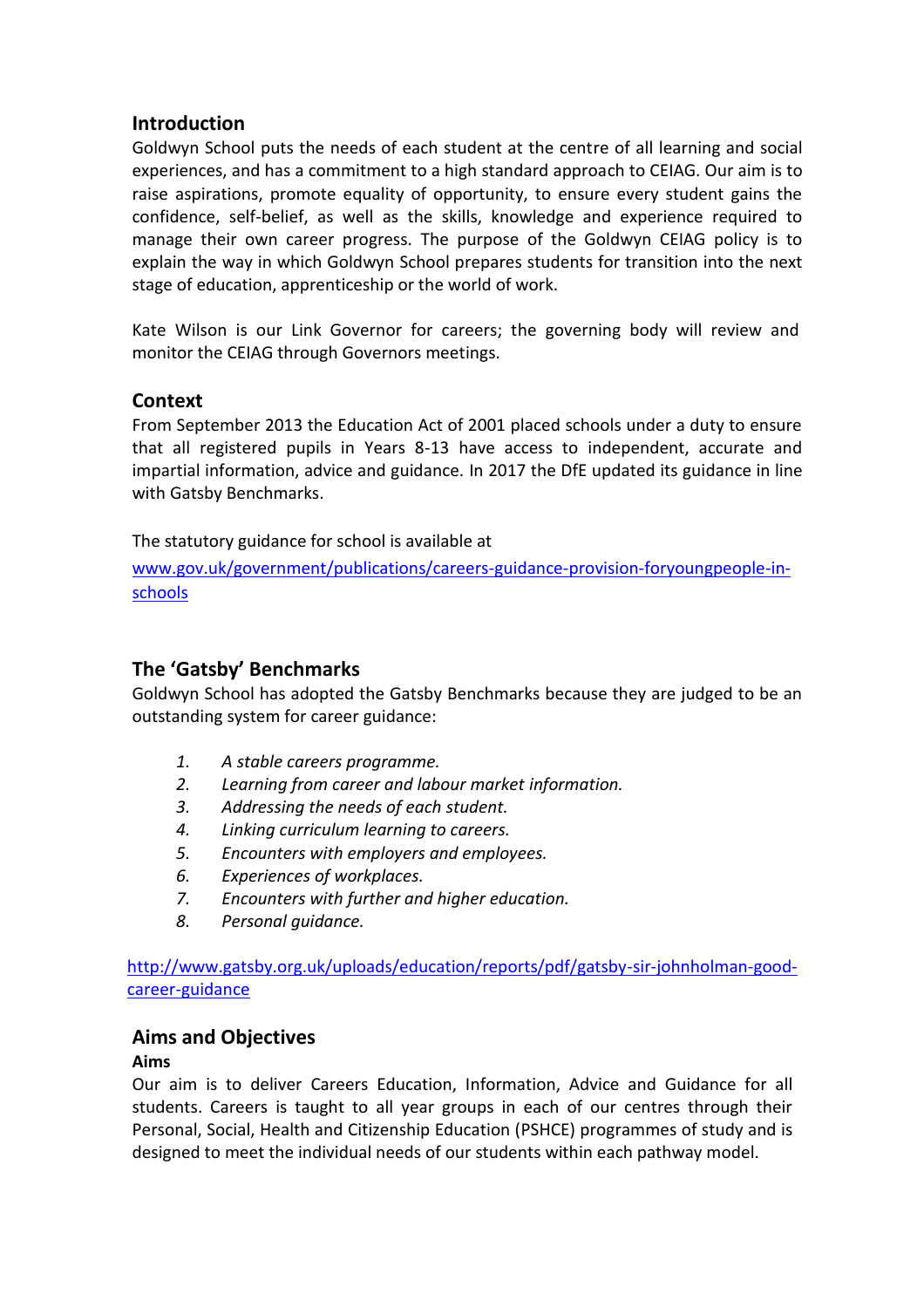Independent Careers Advice and Guidance (IAG) is delivered by our specialist Careers Advisors from CXK [\(https://www.cxk.org/\)](https://www.cxk.org/) supported by other provision such as Kent Education Business Partnership (KEBP), National Citizens Service (NCS), Careers and Enterprise Company (CEC), Department and Workplace Pensions (DWP) and ASK about apprenticeships

Students will have opportunities embedded within the PSHCE programme to gain employability skills and will be supported to manage their careers pathway.

#### **Objectives**

#### *Learner Entitlements*

- 1. Access to specialist careers adviser for impartial 1 to 1 careers guidance.
- 2. Access to a careers education programme to:
	- help students learn to understand themselves and develop their capabilities.
	- raise students' self-esteem and encourage them to have high aspirations which allow them to achieve economic well-being
	- develop an understanding of the range of opportunities available to them Post 16 and 18
	- develop an understanding of education, training and employment routes
	- have a supported transition to the next stage of education or training.
	- have opportunities to go out on work experience day trips to colleges employer and employee talks within school, build a CV, practice interview techniques.

# **Learner Outcomes**

Students will be able to:

- Try out different work opportunities
- Gain an insight into the labour market
- Gain an understanding of skill sets and how skills are transferrable
- Understand soft skills, hard skills and how to sell themselves using CV's/ application forms/interviews
- Develop the skills employers look for resilience, team work, problem solving
- Have access to both paper based and online resources to assist in their career exploration
- Access to impartial information on options Post 16, Post 18 and beyond

By the time learners are ready to leave they will be more able to:

- Sake their own career plan
- Start to independently make action plans
- Feel better about managing their transitions, using coping strategies
- Know how to look for opportunities and who to ask for assistance if support is required
- Be able to complete application forms and update CV's